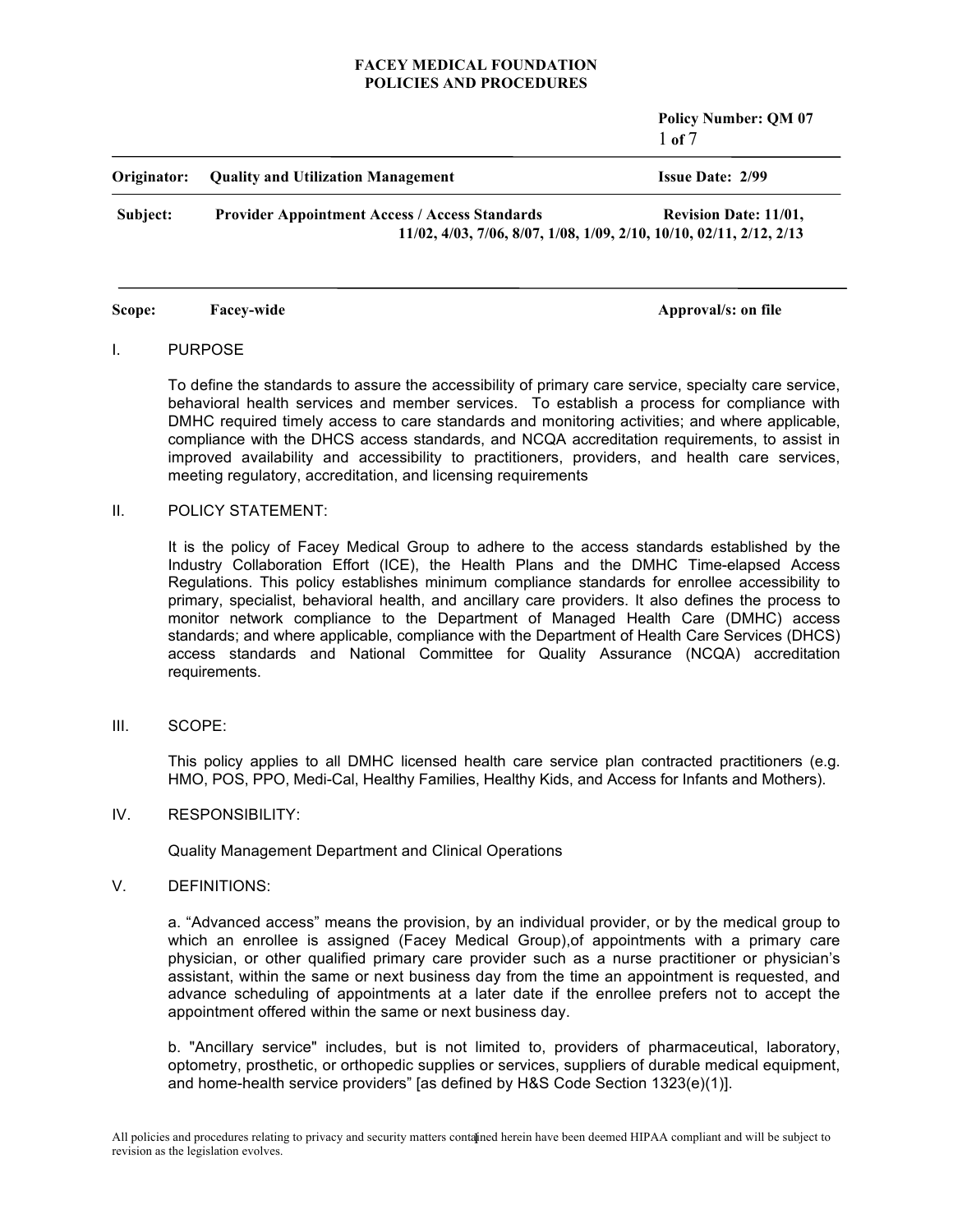**Policy Number: QM 07** 2 **of** 7

| Originator: | <b>Ouality and Utilization Management</b>                                                                                    | <b>Issue Date: 2/99</b>      |
|-------------|------------------------------------------------------------------------------------------------------------------------------|------------------------------|
| Subject:    | <b>Provider Appointment Access / Access Standards</b><br>11/02, 4/03, 7/06, 8/07, 1/08, 1/09, 2/10, 10/10, 02/11, 2/12, 2/13 | <b>Revision Date: 11/01.</b> |

#### **Scope: Facey-wide Approval/s:** on file

c. "Appointment waiting time" means the time from the initial request for health care services by an enrollee or the enrollee's treating provider to the earliest date offered for the appointment for services inclusive of time for obtaining authorization from the plan or medical group (if delegated) and completing any other condition or requirement of the plan or its contracting providers. d. "Health care service plan" or "specialized health care service plan" means either of the following:

- $\circ$  Any person who undertakes to arrange for the provision of health care services to subscribers or enrollees, or to pay for or to reimburse any part of the cost for those services, in return for a prepaid or periodic charge paid by or on behalf of the subscribers or enrollees.
- $\circ$  Any person, whether located within or outside of this state, who solicits or contracts with a subscriber or enrollee in this state to pay for or reimburse any part of the cost of, or who undertakes to arrange or arranges for, the provision of health care services that are to be provided wholly or in part in a foreign country in return for a prepaid or periodic charge paid by or on behalf of the subscriber or enrollee.

e. "Mental Health Care Provider (MHCP)" includes Medical Doctors and Doctors of Osteopathy with specialties in addictionology or psychiatry, clinicians licensed by the state for the independent practice of psychology (including Master's Degree Psychologist, if permitted in the state where the psychologist practices, California requires a PhD in psychology to be licensed for independent practice), and Master's Level Clinicians: counselors, therapists, social workers, licensed professional examiners and nurses who are licensed or certified to practice independently according to state laws in their practice location. Marriage and Family Therapists and Licensed Clinical Social Workers are licensed or certified to practice independently in California.

f. "Provider" means any professional person, organization, health facility, or other person or institution licensed by the state to deliver or furnish health care services [as defined by H&S Code Section 1345(i)].

g. "Provider Group" means a medical group, independent practice association, or any other similar organization (as defined by Section 1373.65(g) of the Act).

h. "Preventive care" means health care provided for prevention and early detection of disease, illness, injury or other health condition and, in the case of a full service plan includes but is not limited to all of the basic health care services required by subsection (b)(5) of Section 1345 of the Act, and Section 1300.67(f) of Title 28.

i. "Specialist" is defined as a residency-trained, board-certified or board-eligible licensed practitioner who completed advanced training in a field recognized by the American Board of Medical Specialists (ABMS) or the American Osteopathic Association (AOA).

All policies and procedures relating to privacy and security matters contained herein have been deemed HIPAA compliant and will be subject to revision as the legislation evolves. j. "Telemedicine" means the practice of health care delivery, diagnosis, consultation, treatment, transfer of medical data, and education using interactive audio, video, or data communications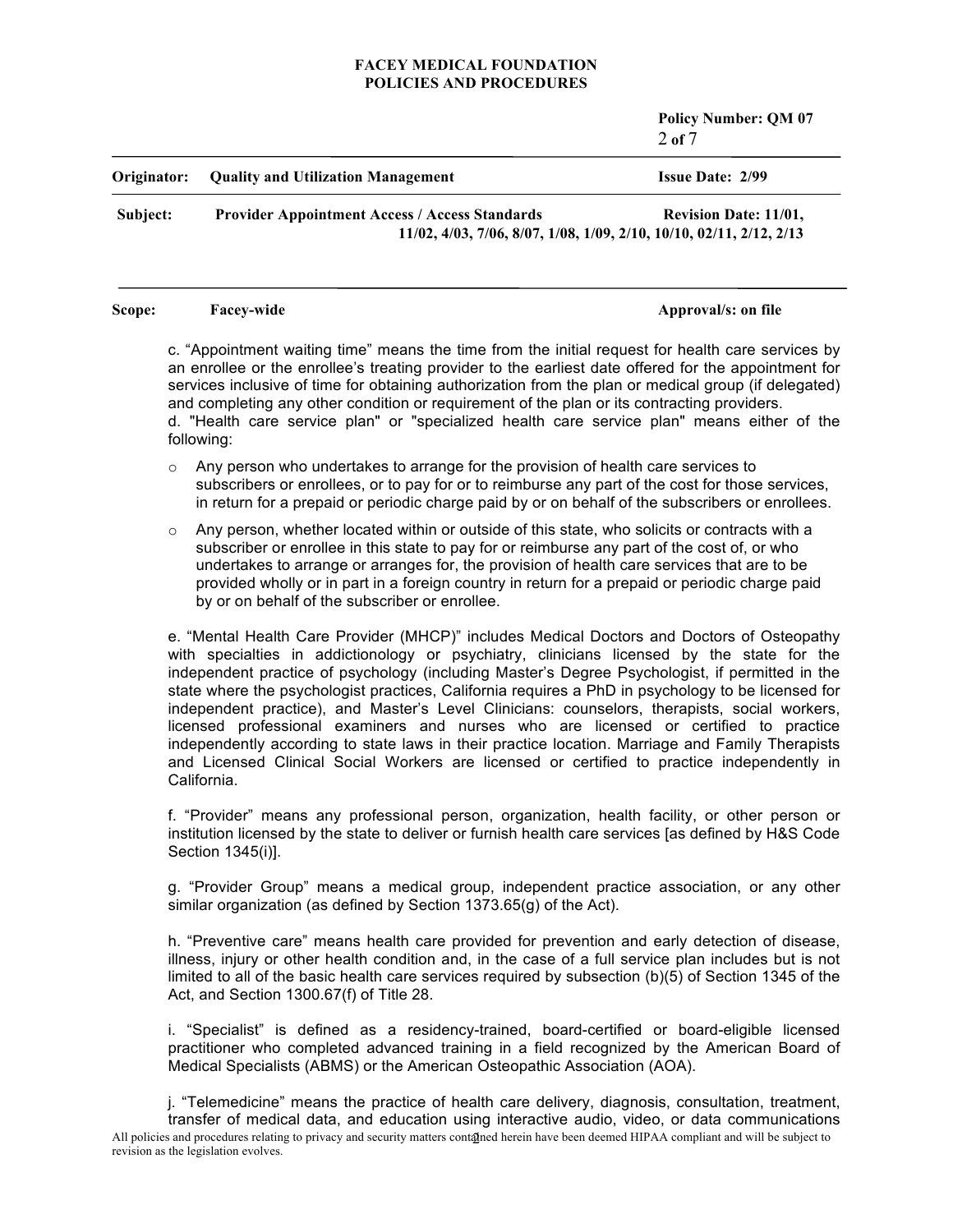**Policy Number: QM 07** 3 **of** 7

| Originator: | <b>Quality and Utilization Management</b>                                                                                    | <b>Issue Date: 2/99</b>      |
|-------------|------------------------------------------------------------------------------------------------------------------------------|------------------------------|
| Subject:    | <b>Provider Appointment Access / Access Standards</b><br>11/02, 4/03, 7/06, 8/07, 1/08, 1/09, 2/10, 10/10, 02/11, 2/12, 2/13 | <b>Revision Date: 11/01,</b> |

#### **Scope: Facey-wide Approval/s:** on file

(real-time or near real-time two-way transfer of medical data and information). Neither a telephone conversation nor an electronic mail message between a health care practitioner and enrollee constitutes telemedicine for the purposes of this policy and procedure.

k. "Triage" or "screening" means the assessment of an enrollee's health concerns and symptoms via communication, with a physician, registered nurse, or other qualified health professional acting within his or her scope of practice and who is trained to screen or triage an enrollee who may need care, for the purpose of determining the urgency of the enrollee's need for care.

l. "Triage or screening waiting time" means the time waiting to speak by telephone with a physician, registered nurse, or other qualified health professional acting within his or her scope of practice and who is trained to screen or triage an enrollee who may need care.

m. "Urgent care" means health care for a condition which requires prompt attention when the enrollee's condition is such that the enrollee faces an imminent and serious threat to his or her health, including but not limited to, potential loss of life, limb, or other major bodily function, or the normal timeframe for the decision-making process would be detrimental to the enrollee's life or health or could jeopardize the enrollee's ability to regain maximum function (consistent with subsection (h)(2) of Section 1367.01 of the Act).

# VI. PROCEDURES:

# **Primary Care**

- A. Patients with life threatening emergencies shall be instructed to call 911 or go to the nearest emergency department.
- B. Patients with urgent medical conditions will be seen as soon as possible within 24 hours.
- C. Patients with an emergent condition have access to emergency care at any emergency department.
- D. Patients requesting a physical examination shall be scheduled within 30 calendar days.
- E. Patients requesting a preventive care appointment shall be scheduled within 30 days.
- F. Specialty appointments shall be scheduled within 15 business days unless there is a suspected malignancy.
- G. Suspected malignancies shall be scheduled within 7 days.
- H. Access to after hours care will be available 24 hours per day / 7 days a week.

# **Telephone Standards**

- A. Access to telephone service is available 24 hours a day / 7 days a week.
- B The abandonment rate shall not exceed 5.5% percent.
- C. The telephone exchange is available after hours 7 days a week with information about how to access clinical care. The expectation is to receive a call back within 4 hours.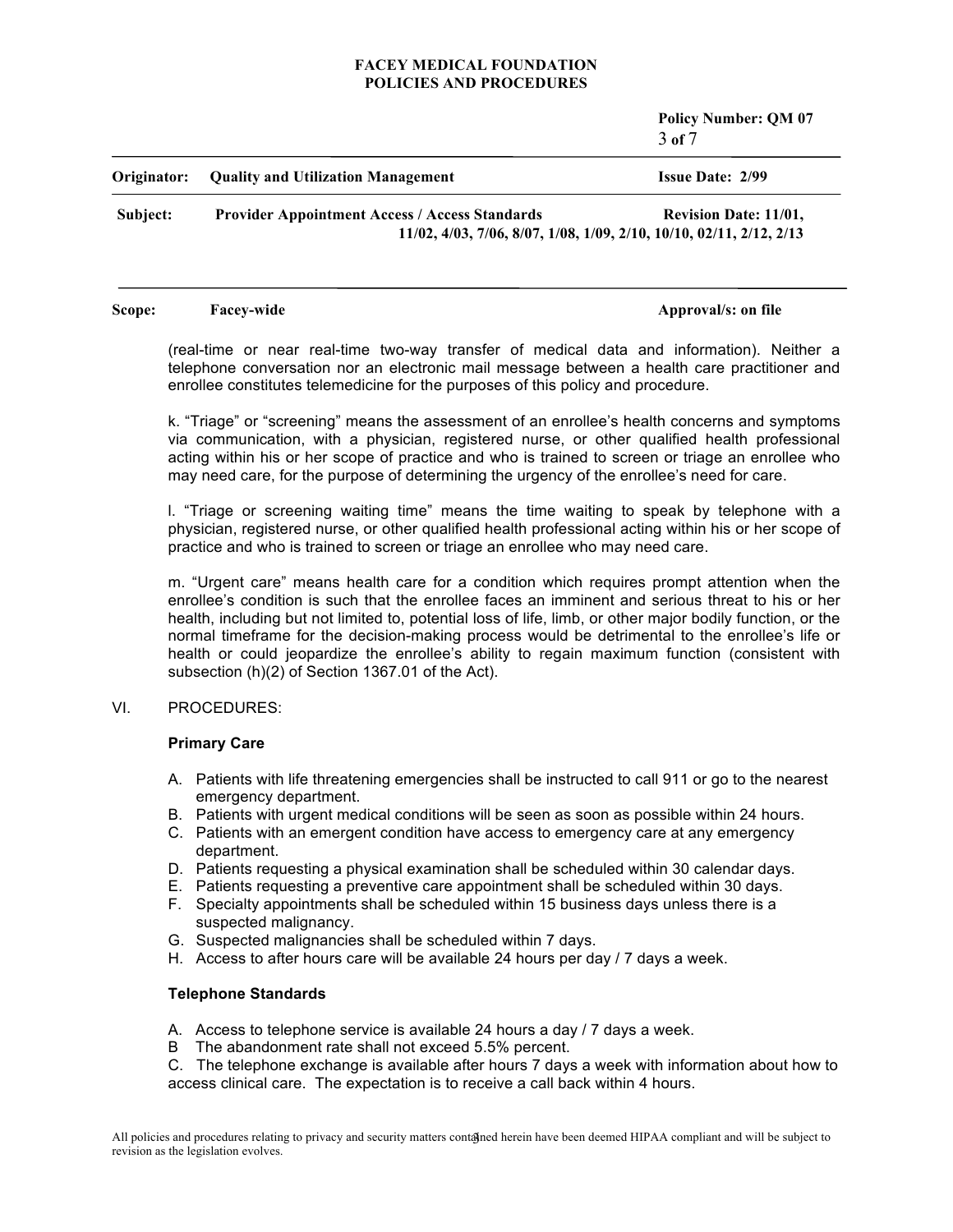**Policy Number: QM 07** 4 **of** 7

| Originator: | <b>Ouality and Utilization Management</b>             | <b>Issue Date: 2/99</b>                                                                             |
|-------------|-------------------------------------------------------|-----------------------------------------------------------------------------------------------------|
| Subject:    | <b>Provider Appointment Access / Access Standards</b> | <b>Revision Date: 11/01,</b><br>11/02, 4/03, 7/06, 8/07, 1/08, 1/09, 2/10, 10/10, 02/11, 2/12, 2/13 |
|             |                                                       |                                                                                                     |

# **Behavioral Health**

- A. A member with a life-threatening emergency shall be directed to call 911 or go to the nearest emergency room.
- B. A member with a non-life-threatening emergency has access within 6 hours.

**Scope: Facey-wide Approval/s:** on file

- C. A member with urgent needs is seen within 48 hours.
- D. A member who needs a routine office visit is seen within 10 business days.

#### **Monitoring**

- A. Access to After-Hours care is available 24 hours a day/ 7 days a week. Members to reach a live voice or recorded message providing emergency care instructions & for nonemergency (urgent) matters a mechanism to reach a Behavioral Health provider (non-MD) within the next business day; and for Psychiatrist, the expectation to receive a call back within 4 hours.
- B. Adherence to the above standards will be monitored by a system generated report on a monthly basis and reviewed by the QI Department, Administrative Director of Operations, Medical Director and President of the Group and CEO of the Foundation.
- C. Intervention will be initiated as indicated to improve performance.

This section summarizes the access to care standards and monitoring requirements. The following information delineates the non-emergency access standards for appointment and telephonic access to health care services and the monitoring activities to ensure compliance.

| <b>Appointment Type</b>                                                                                                              | <b>Time-Elapsed Standard</b>                                         |
|--------------------------------------------------------------------------------------------------------------------------------------|----------------------------------------------------------------------|
| Non-urgent Care appointments for Primary Care (PCP)                                                                                  | Must offer the appointment within 10<br>Business Days of the request |
| Non-urgent Care appointments with Specialist physicians<br>(SCP)                                                                     | Must offer the appointment within 15<br>Business Days of the request |
| Urgent Care appointments that do not require prior<br>authorization (PCP)                                                            | Must offer the appointment within 48 hours<br>of request             |
| Urgent Care appointments that require prior authorization                                                                            | Must offer the appointment within 96 hours<br>of request             |
| Non-urgent Care appointments for ancillary services (for<br>diagnosis or treatment of injury, illness, or other health<br>condition) | Must offer the appointment within 15<br>Business Days of the request |

#### **Commercial Non-Emergent Medical Appointment Access Standards**

All policies and procedures relating to privacy and security matters contained herein have been deemed HIPAA compliant and will be subject to revision as the legislation evolves.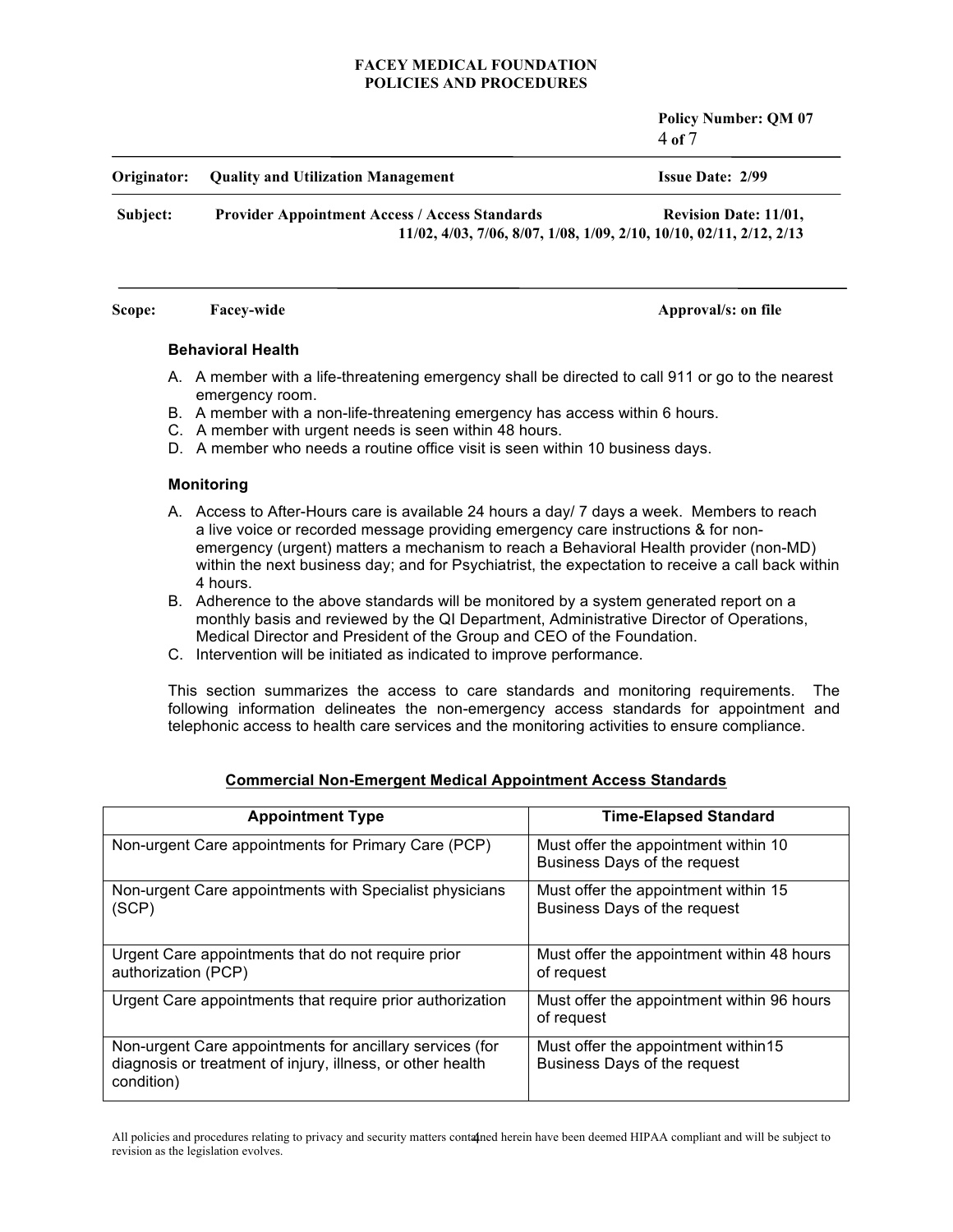**Policy Number: QM 07** 5 **of** 7 **Originator: Quality and Utilization Management Issue Date: 2/99 Subject: Provider Appointment Access / Access Standards Revision Date: 11/01, 11/02, 4/03, 7/06, 8/07, 1/08, 1/09, 2/10, 10/10, 02/11, 2/12, 2/13 Scope: Facey-wide Approval/s:** on file In-office wait time for scheduled appointments (PCP and Not to exceed 15 minutes

# **Behavioral Health Emergent & Non-Emergent Appointment Access Standards**

| <b>Appointment Type</b>                                                          | <b>Time-Elapsed Standard</b>                                                                                                                                                                                                            |
|----------------------------------------------------------------------------------|-----------------------------------------------------------------------------------------------------------------------------------------------------------------------------------------------------------------------------------------|
| Non-urgent appointments with a physician mental health<br>care provider          | Must offer the appointment within 10<br>business days of request                                                                                                                                                                        |
| Non-Urgent Care appointments with a non-physician<br>mental health care provider | Must offer the appointment within 10<br>business days of request                                                                                                                                                                        |
| Urgent Care appointments                                                         | Must offer the appointment within 48 hours<br>of request                                                                                                                                                                                |
| Access to Care for Non-Life Threatening Emergency                                | Within 6 hours                                                                                                                                                                                                                          |
| Access to Life-Threatening Emergency Care                                        | Immediately                                                                                                                                                                                                                             |
| Access to Follow Up Care After Hospitalization for mental<br>illness             | Must Provide Both:<br>One follow-up encounter with a mental<br>health provider within 7 calendar days after<br>discharge<br>Plus<br>One follow-up encounter with a mental<br>health provider within 30 calendar days<br>after discharge |

# **EXCEPTIONS:**

 $SCP$ <sup>1</sup>

 $1$  As per DMHC Access & Availability Technical Assistance Guide Section AA-05, 1.5, and T28 CCR §1300.67.2 (f) & 1300.67.2.1(c)(13)

All policies and procedures relating to privacy and security matters contanned herein have been deemed HIPAA compliant and will be subject to revision as the legislation evolves.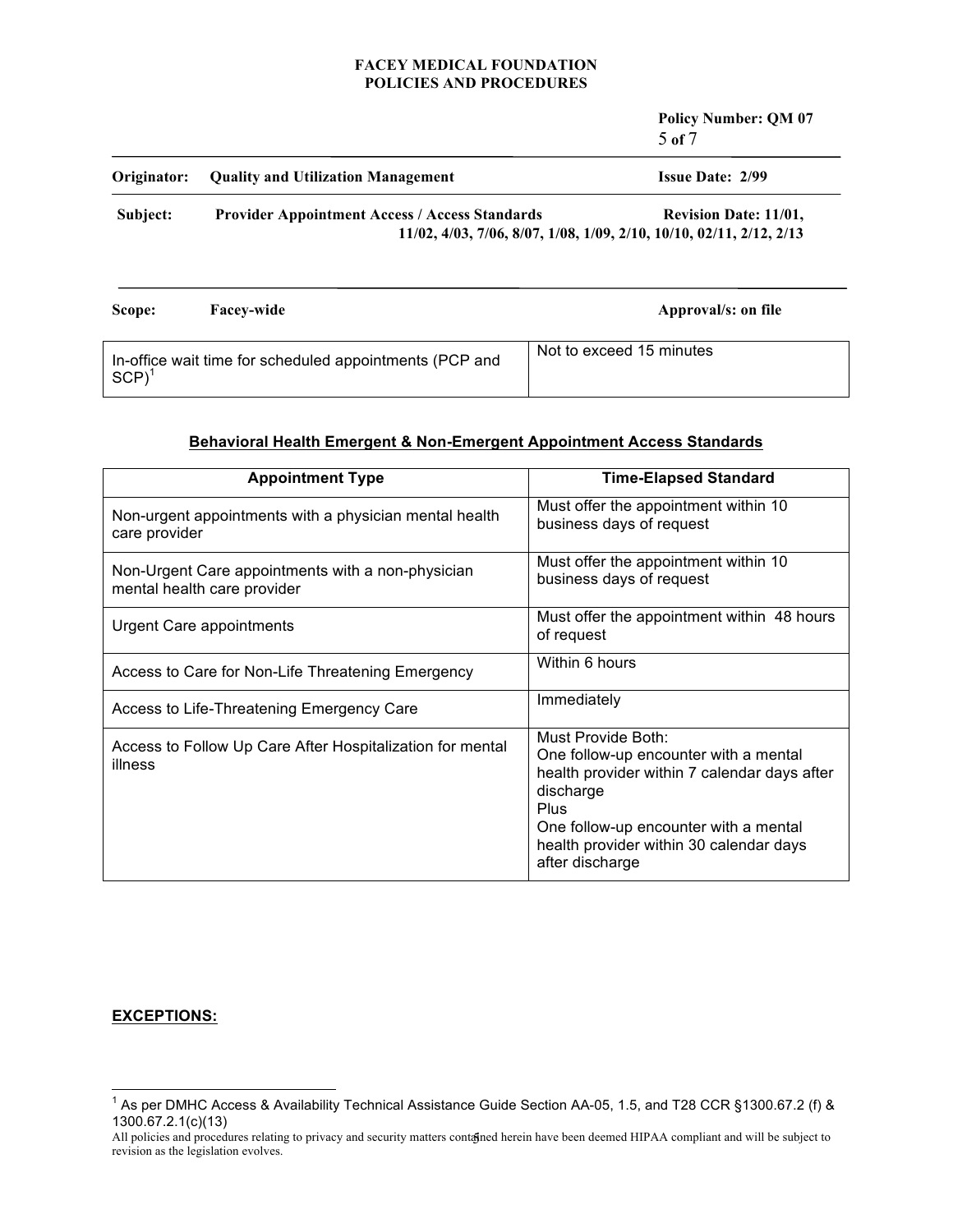**Policy Number: QM 07** 6 **of** 7

| Originator: | <b>Quality and Utilization Management</b>             | <b>Issue Date: 2/99</b>                                                                             |
|-------------|-------------------------------------------------------|-----------------------------------------------------------------------------------------------------|
| Subject:    | <b>Provider Appointment Access / Access Standards</b> | <b>Revision Date: 11/01,</b><br>11/02, 4/03, 7/06, 8/07, 1/08, 1/09, 2/10, 10/10, 02/11, 2/12, 2/13 |

**Scope: Facey-wide Approval/s:** on file

# **Preventive Care Services and Periodic Follow Up Care**:

Preventive care services and periodic follow up care including but not limited to, standing referrals to specialists for chronic conditions, periodic office visits to monitor and treat pregnancy, cardiac or mental health conditions, and laboratory and radiological monitoring for recurrence of disease, may be scheduled in advance consistent with professionally recognized standards of practice as determined by the treating licensed health care provider acting within the scope of his or her practice

#### **Advance Access**:

A primary care provider may demonstrate compliance with the primary care time-elapsed access standards established herein through implementation of standards, processes and systems providing advance access to primary care appointments as defined herein.

# **Appointment Rescheduling**:

When it is necessary for a provider or enrollee to reschedule an appointment, the appointment shall be promptly rescheduled in a manner that is appropriate for the enrollee's health care needs, and ensures continuity of care consistent with good professional practice and consistent with the objectives of this policy.

# **Extending Appointment Waiting Time**:

The applicable waiting time for a particular appointment may be extended if the referring or treating licensed health care provider, or the health professional providing triage or screening services, as applicable, acting within the scope of his or her practice and consistent with professionally recognized standards of practice, has determined and noted in the relevant record that a longer waiting time will not have a detrimental impact on the health of the enrollee.

# **Other Applicable Requirements:**

# **Interpreter Services**

Interpreter services required by Section 1367.04 of the California Health & Safety Code and Section 1300.67.04 of Title 28 of the California Code of Regulations shall be coordinated with scheduled appointments for health care services in a manner that ensures the provision of interpreter services at the time of the appointment.

# **Prior Authorization Processes**

Prior authorization processes, are to be completed in a manner that assures the provision of covered health care services to enrollees in a timely manner appropriate for the enrollee's condition and in compliance with the requirements of the time-elapsed access standards. Refer to Utilization Management Policy UM047 – Service requests – decisions and documentation (Med, chiro, dental, pharma).

# **Shortage of Providers**

All policies and procedures relating to privacy and security matters contanned herein have been deemed HIPAA compliant and will be subject to revision as the legislation evolves.